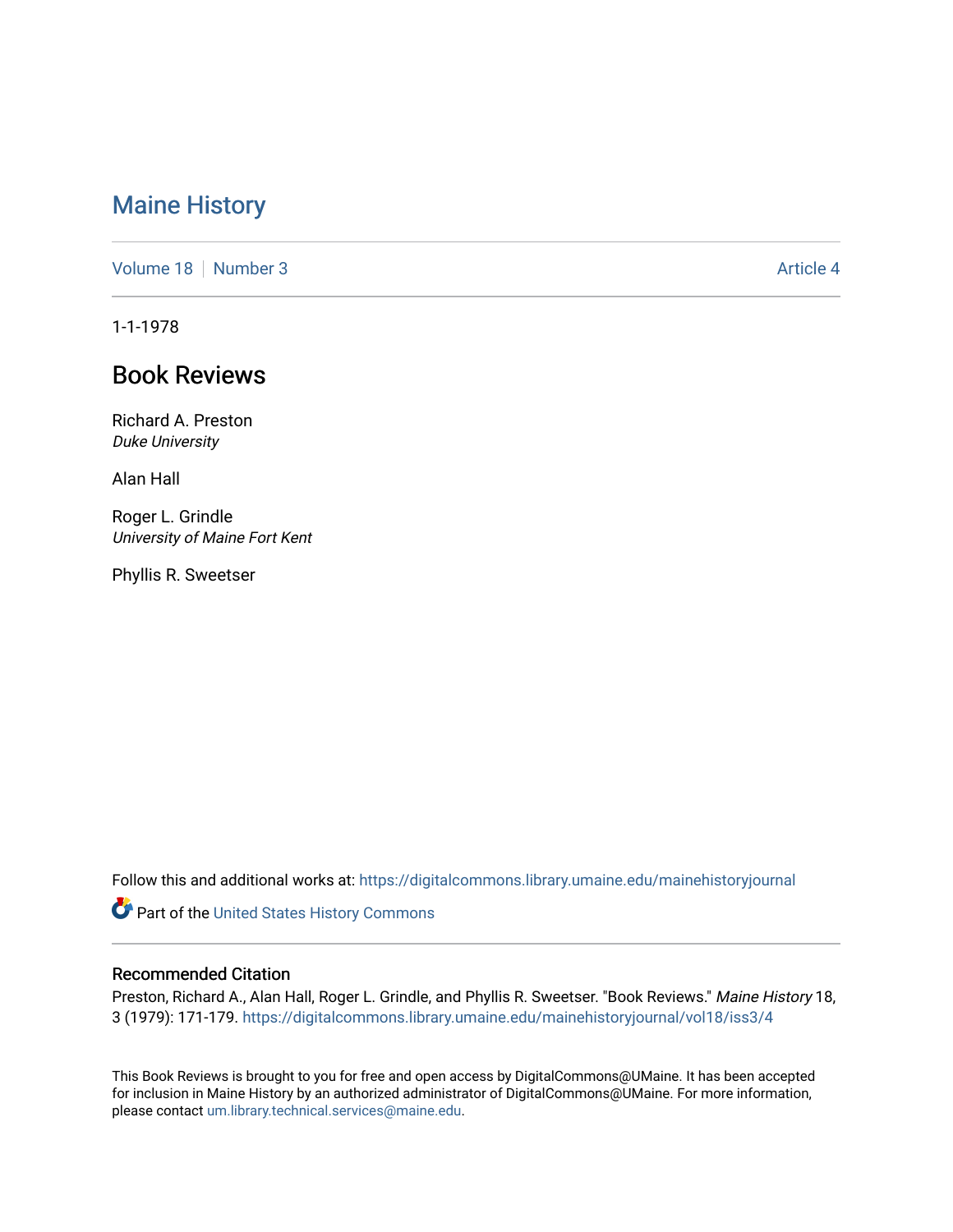### BOOK REVIEWS

### *The Letters of Thomas Gorges*, *Deputy Governor of the Province of Maine, 1640-1643*. Edited by Robert E. Moody. (Portland, Maine: Maine Historical Society, 1978. Pp. xxii, 148. Hardcover. \$20.00).

The Province of Maine was the last attempt of Sir Ferdinando Gorges, captain of Plymouth Fort and a veteran of Elizabeth's wars, to promote the colonization of New England under the English crown by use of the proprietary principle. His first attempt (not counting his involvement in the dispatch of the unfortunate Sagadahoc colony in 1607) had been the Council for New England, a governing-landow ning corporation of twenty aristocrats and gentry set up by royal charter in 1620. Within three years the enthusiasm of the Council's members had flagged so much that Gorges had to divide New England up into twenty parts and share it out by lot. King James  $I$ drew lots for the absent members. Shortly afterwards Gorges's son, Robert, failed in an attempt to set up a perm anent colony on Massachusetts Bay and to assert his control over unruly interlopers. His lack of success contrasted markedly with the somewhat better fortunes of the Pilgrims who had established themselves nearby. In 1628 a number of patents of land in the Massachusetts Bay area, obtained "surreptitiously" from the Council for New England, were greatly expanded in a royal charter granted to the Massachusetts Bay Company which ignored Gorges's prior claims.

The Puritans' successes in peopling Massachusetts Bay and assuming extensive power of self-government apparently revived Sir Ferdinando's interest in New England. From 1629 he was involved in a fur-trading project to be planted in the interior near "the Lake of the Iroquois" (Lake Champlain?) and then, when Archbishop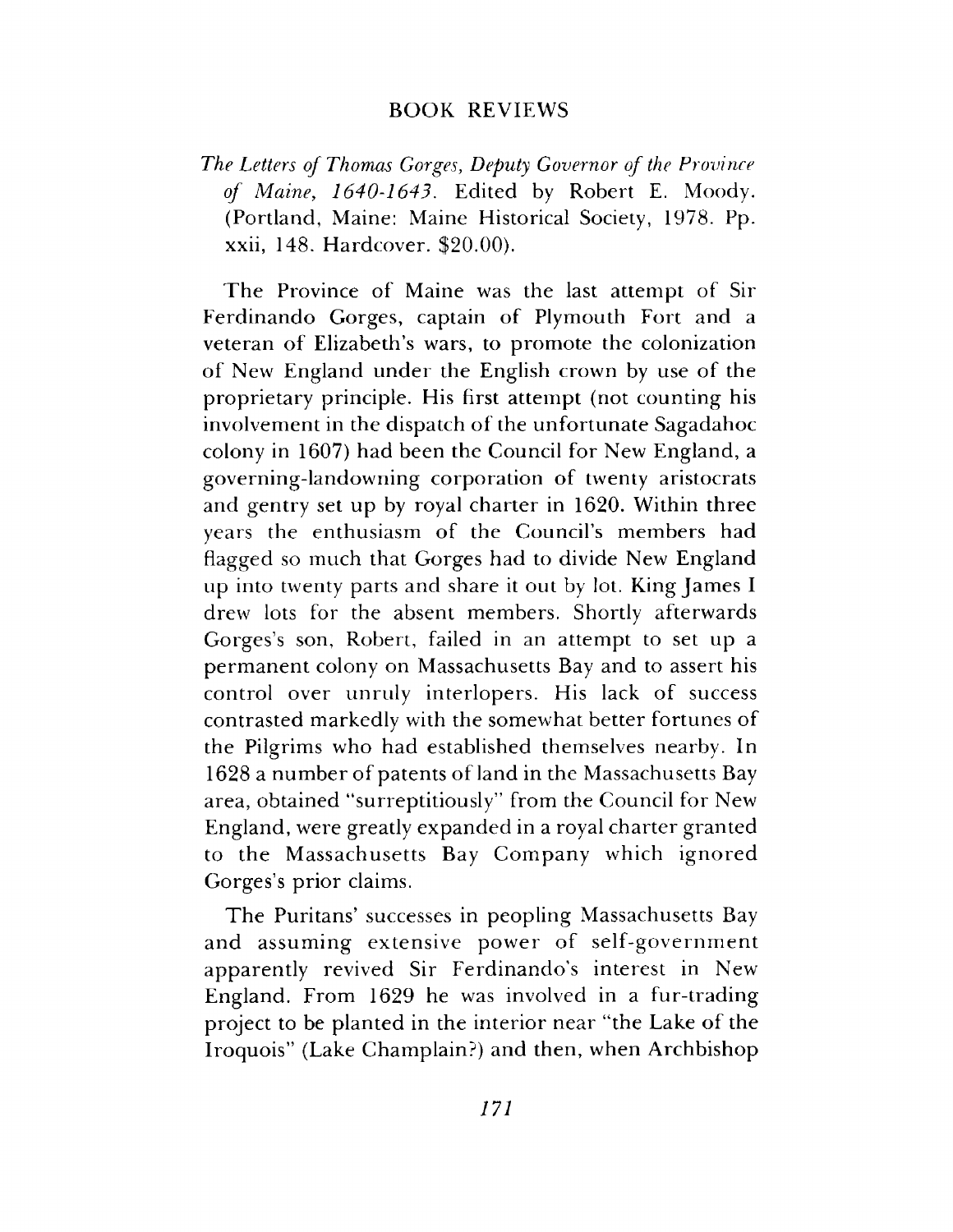Laud began action against the Massachusetts Bay Company to dissolve its charter, Sir Ferdinando once again divided all New England among proprietors, this time eight in num ber. In 1637 Gorges received a royal commission as general governor of New England, and in 1639 he obtained a royal charter for the proprietary government of the area between Sagadahoc and Piscataqua, which had fallen to him in the lottery. This area was his Province of Maine. Gorges's supposed intention was to use his proprietary colony in Maine as support for an assertion of royal authority throughout New England. Naturally, the Massachusetts Puritans were his enemies.

In 1635 Sir Ferdinando sent a nephew, William Gorges, as his deputy to recover what he could of property left by Robert ten years earlier and to establish a foothold in the area assigned to him in the lottery, then called New Somersetshire. William took craftsmen, cattle, sawmills, and other necessities and was aided by former supporters of Sir Ferdinando who had stayed in the country. He set up a court at Saco. Little is known of his efforts. He returned to England in 1637, the year when Sir Ferdinando's commission as general governor was issued.

In 1639, Gorges, apparently unable to collect resources to lead a major expedition, sent another member of a more distant branch of the family, Thomas Gorges, as his deputy-governor of the Province of Maine, to take possession of what was left of his property. Thomas was to lay the foundations for governing Maine. But Sir Ferdinando was so short of capital that his deputy had to travel to his province by way of Boston because the old man had no ship in which to send him directly to Maine.

Thomas Gorges, twenty-two years of age, had just graduated as a lawyer from the Inns of Court. As he was by religious persuasion a m oderate Puritan, he made good contacts with Governor John Winthrop, and other men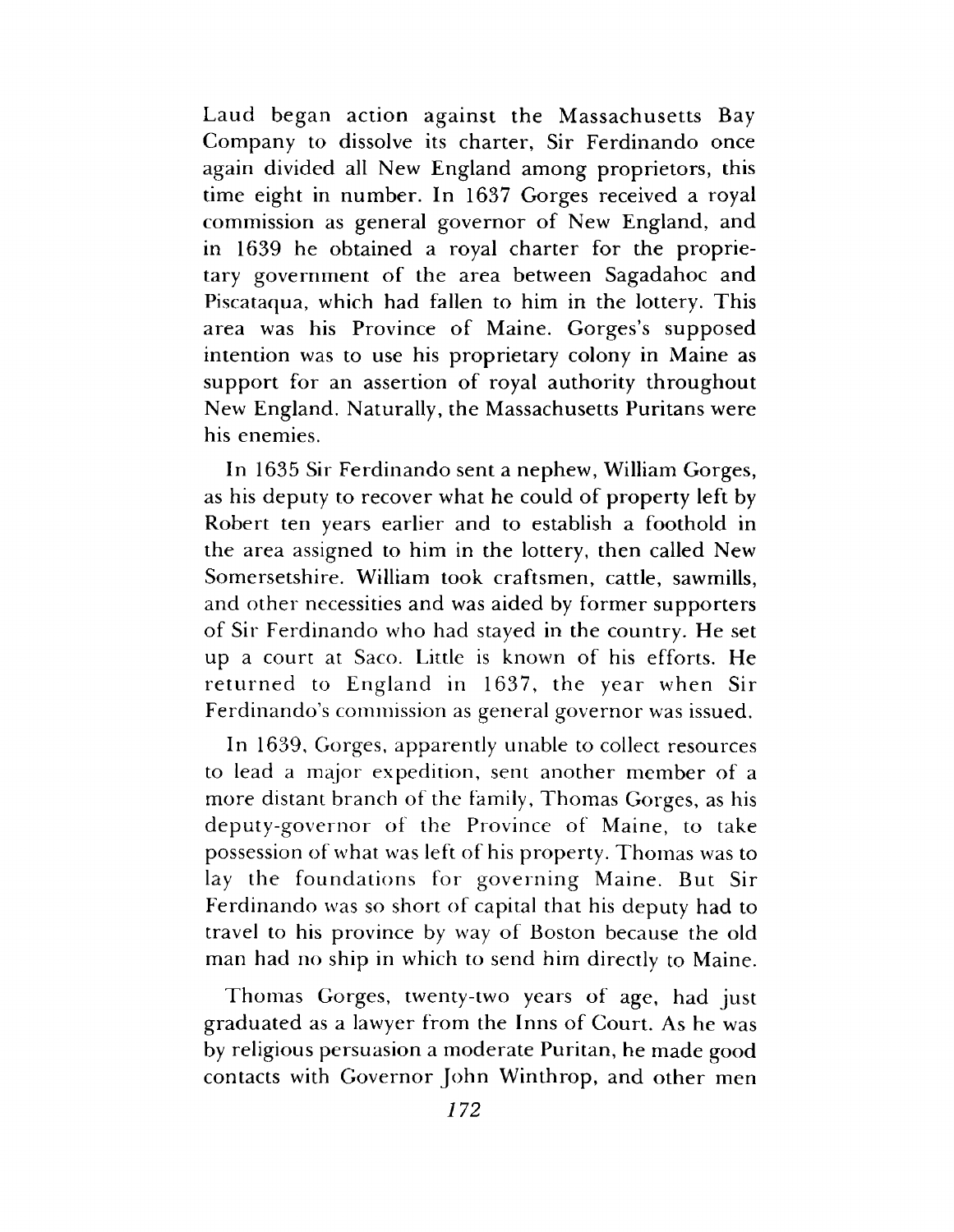of the Bay. He quickly set up courts. Here his legal knowledge came in handy and he provided it freely. Thomas began to tackle conflict in land-claims, to deal with crime, and to protect and assert the proprietor's interests.

A little more has been known of Thomas's deputy governorship than is known of William's, partly because the *Trelawny Papers*, the archives of a merchant who traded to New England, and a useful supplement to Sir Ferdinando's own *Brief Narration*. This present volume publishes the contents of some of Thomas's recently discovered copy books in which he drafted his letters. As the letters deal more broadly with affairs and not merely with the contacts of one firm, they offer very valuable additions to our information of those early pioneer times.

Unfortunately, the letters were drafted on blank pages in copybooks that already contained other material. Furthermore, Thomas wrote in a miniscule cramped hand, and there are many alterations and erasures. The parts of letters scattered throughout the copybooks were difficult to piece together, some pages may be missing, and many letters are mere fragments. For many years the books had lain neglected, exposed to water and rats. Hence, the task of the editor was unusually difficult. He is frankly unable to claim that he has put all the letters in order or attached all portions correctly together. Furthermore, many are so scrappy (and Thomas's style so clumsy and obscure) that the collection is quite unsatisfactory as a volume of readings. However, the editor s skill and patience and his great knowledge (he is the leading living authority on the early settlement along the Maine coast) show strongly throughout.

What emerges confirms and elaborates what was earlier known about Thomas Gorges. Able to live on good terms with the people of the Bay colony, he was well aware of their expansionism that threatened his uncle's property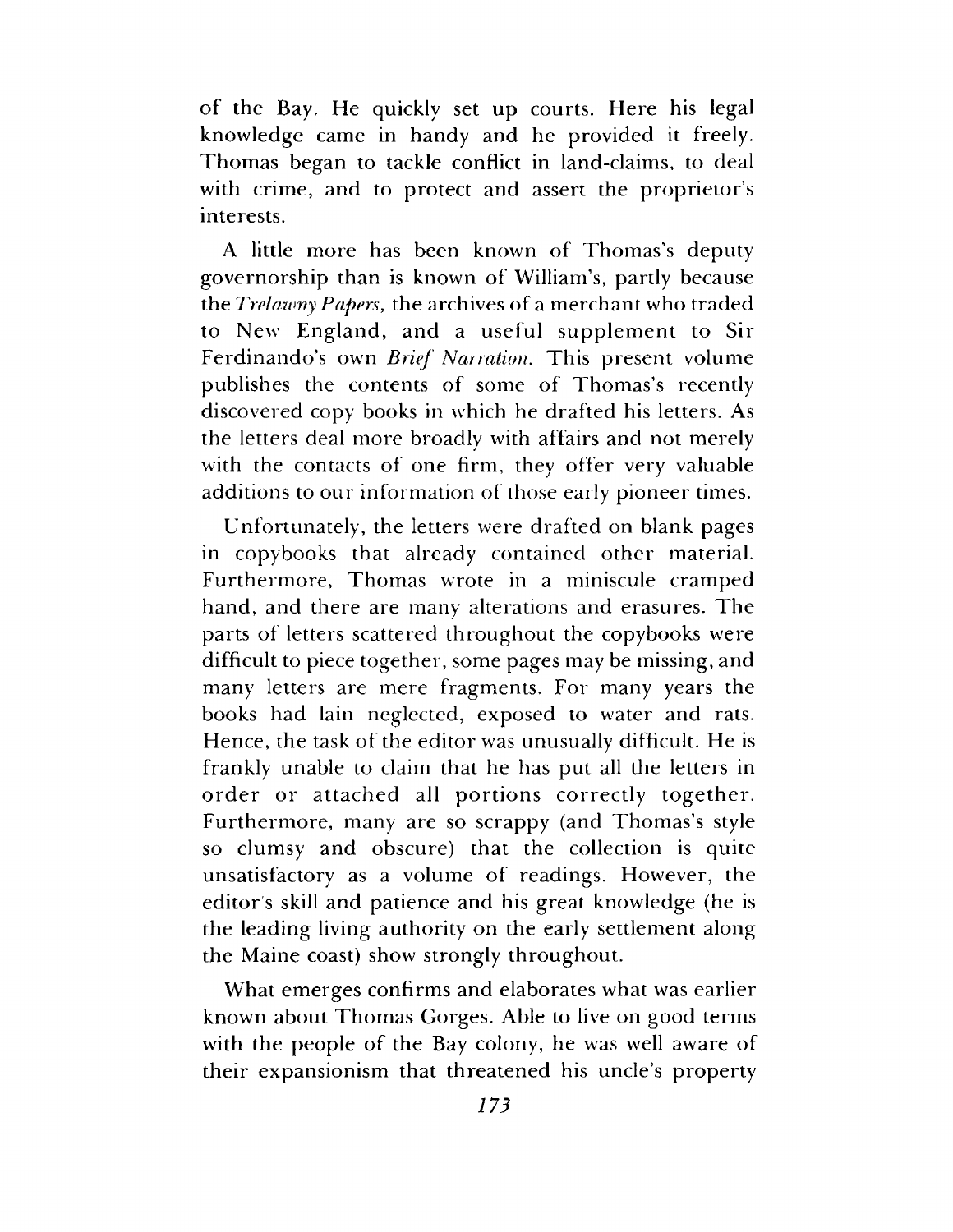rights. He was conscientious and worked hard to set up both government and viable settlements. He was very loyal to Sir Ferdinando; and he was on affectionate or friendly terms with many other members of the Gorges family, some of whom were soon to be opposed to him in arms as Royalists. Thom as was particularly anxious to advise Sir Ferdinando on trade so that the establishment of a staple product could make the settlements pay back what had been plunged into them over the years.

But after a brief preliminary period of optimism on arrival when he first saw the beauty and the potential profits of the new land, Thomas rapidly became discouraged. This, and the growing military crisis in England, caused him to leave the colony in 1643. He fought as a colonel in the parliamentary armies, that is to say on the opposite side from Sir Ferdinando.

Perhaps the most interesting and valuable contribution the book makes is in what it tells about aspects of the daily life of these pioneer settlements. Thus we learn of a sawmill with a broken shaft, and a tide-operated gristmill that could produce very little flour, and of housekeeping problems.

This volume is most handsomely printed and bound, a beautiful piece for the library shelf, not for the bedside table. Its external appearance and makeup is a nice tribute to the care, effort, and quality of the editor.

> Richard A. Preston Duke University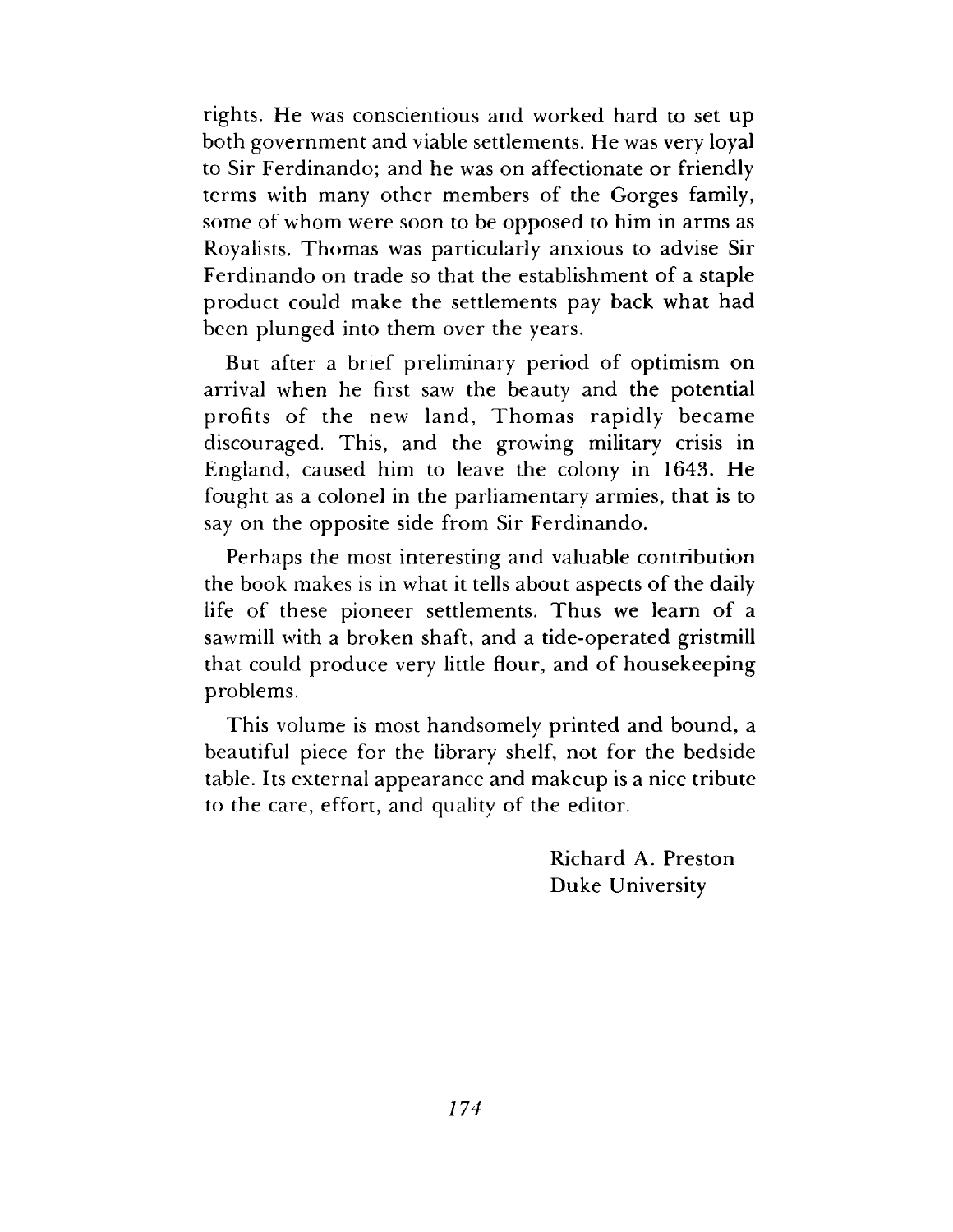*Maine Resources: Printed and Non-Printed.* Compiled by Walter J. Taranko and Dorothy A. Gregory. (Augusta, Maine: Maine State Library, 1977. Pp. 264. Paper. [Free to teachers]).

*Maine Resources: Print and Non-Print* quickly dispells the notion that government publications must be inscrutably disorganized and laden with jargon. In their role as consultants to the Maine Department of Educational and Cultural Services, Walter Taranko and Dorothy Gregory have produced a lucid and useful list of materials which relate to the study of Maine. Their guide surpasses the usual order of bibliographies by including the first unified compilation of such non-print Maine items as films, slides, cassettes, and videotapes. Intended primarily for use by classroom teachers, the book is conveniently small  $(6'' \times 9'')$ , making it an excellent desktop reference tool.

While the stated purpose of the book is to provide a com prehensive and practical list of the currently available resources about Maine, the terms "comprehensive" and "current" may cause problems for some users. It should be remembered that the goal of the book was not to develop a specialized handbook for researchers, but rather to assist primary and secondary teachers who might wish to augment their present approach to Maine studies. Whereas the historian expects to find the best sources, the classroom teacher might succeed with any good source; and while the historian might argue that finding the only copy of a document constitutes an available source, the classroom teacher frankly wants only those materials which are reasonably close to his fingertips. Accordingly, the book does not include many excellent sources which are now hard to obtain, nor any of the newest materials which might have appeared in the last two years. (To remedy this latter problem, Taranko is preparing a supplement which should soon be available.) Because of space limitations, other im portant deletions include local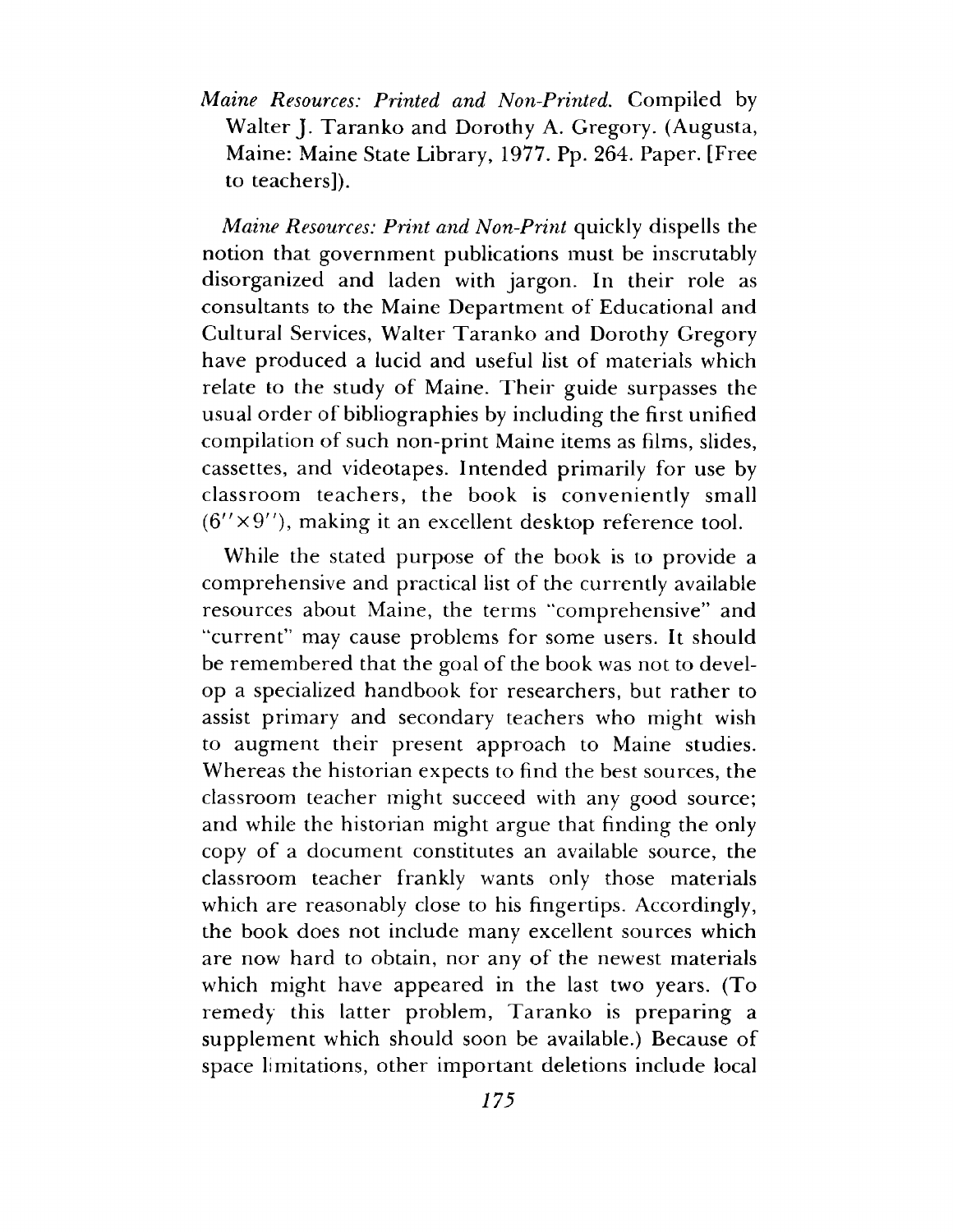histories, human resources, research documents, and Maine authors. Since availability of the resources is one of the major concerns of the guide, Taranko and Gregory have included careful instructions on the use of the Regional Library System and information about the purchase or rental of non-library items. Particularly useful is the Directory of Publishers and Distributors which is included in the back of the book.

The heart of the book describes the various materials, grouping them according to ten alphabetized categories which range from "Audiovisual Materials" to "Periodicals." In actuality, three-fourths of all the listings come under one of the following headings: "Audiovisual Materials," "Economic, Social and Political History," "Fiction," or "Natural History and the Environment." Each section is attractively set off by a full page photograph and enhanced by the use of titles, subtitles, and smaller illustrations. Except for the fact that coasting schooners are repeatedly mislabeled as clipper ships, the photographs do an effective job of breaking up the monotony of the lists of information. Each entry, in turn, provides the title of the resource, the author or producer, the format  $(e.g., films or slides)$ , a brief description of its content, and an indication of where the resource may be obtained.

While this format does try to place the most useful Maine resources at one's fingertips, using it can be very frustrating. Since the index is strictly arranged according to authors and titles, one has to be either very knowledgeable or very lucky to use it effectively. It is conceivable that the average teacher trying to put together a unit on a subject such as Maine architecture will either be forced to get precise titles from some other source or else be compelled to skim over a hundred or more pages of resource descriptions to find what he wants. Since the creation of a subject index would present a variety of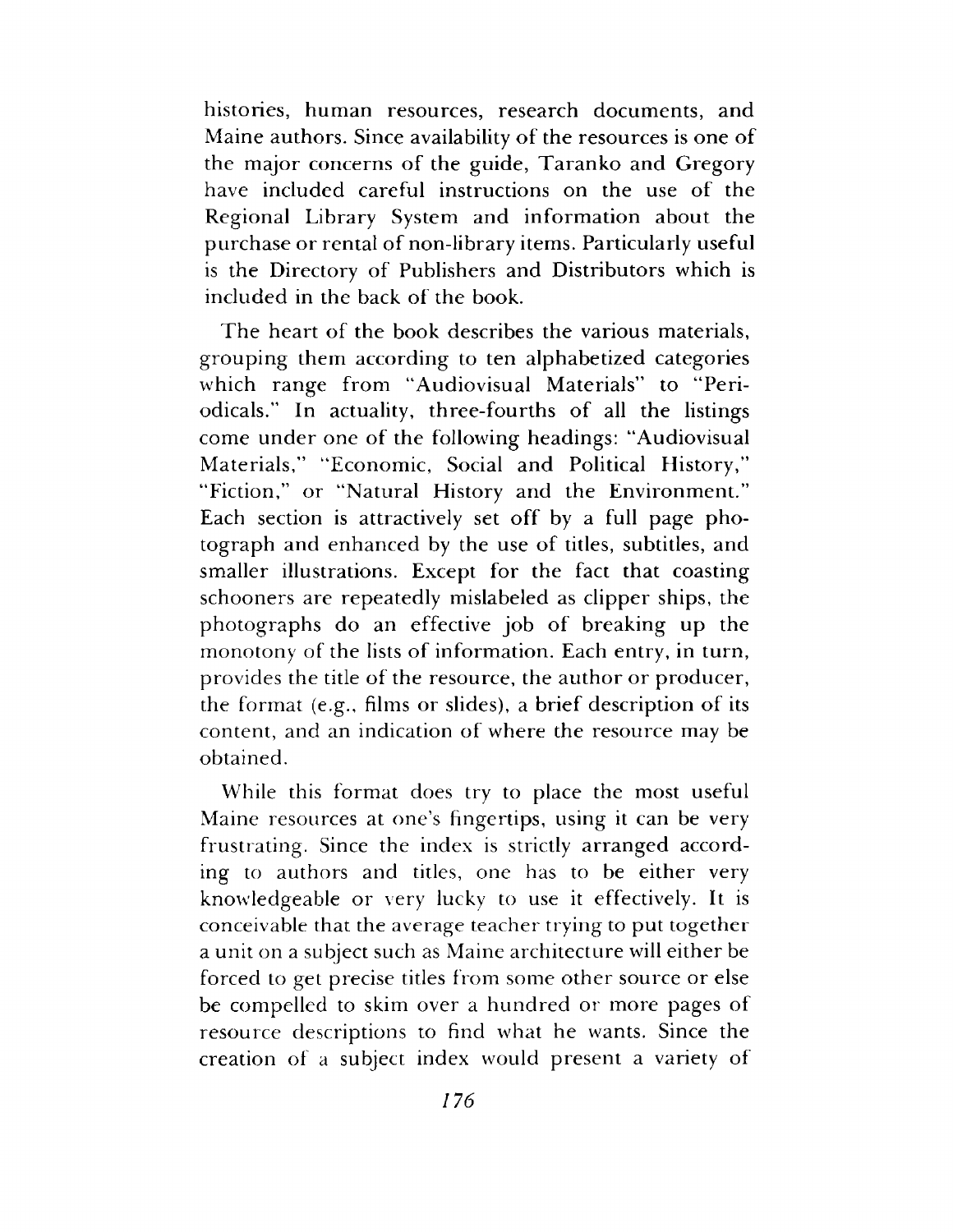confusing difficulties, T aranko and Gregory appear to have opted for another solution. Early in the book they suggest that it might be used effectively in conjunction with Eric Flower's *Bibliography of Maine, 1960-1975*. Curriculum guides such as those being produced by Dean Bennett's Maine Studies Project would provide another excellent source of titles and authors.

All in all, while the book does not exactly constitute a "Yellow Pages" for Maine studies, *Maine Resources: Print and Xon-Print* is practical, attractive, and very needed. U pdated or not, it should serve for many years to motivate non-specialists to explore new areas of Maine life.

> Alan Hall Freeport, Maine

*Barrels and Daring.* By Patrick C. Dowling. (South Port, North Carolina: Timothy and Co., 1977. Pp. 144. Illus. Paper. S2.50).

In *Barrels and Daring,* Mr. Dowling surveys the history of the cooperage firm of J. H. Hamlen and Son, Inc., 1846-1977 The Hamlen concern was headquartered in Portland, Maine, and also had extensive operations in and near Little Rock, Arkansas. Its products, especially shooks, were marketed in the West Indies, Latin America and Africa, as well as domestically. At one time the Hamlens retained a fleet of vessels to carry their goods to these and other markets.

The author is sympathetic to the efforts of James Hopkinson Hamlen and his successors to seek alternative markets and to diversify production in reaction to a variety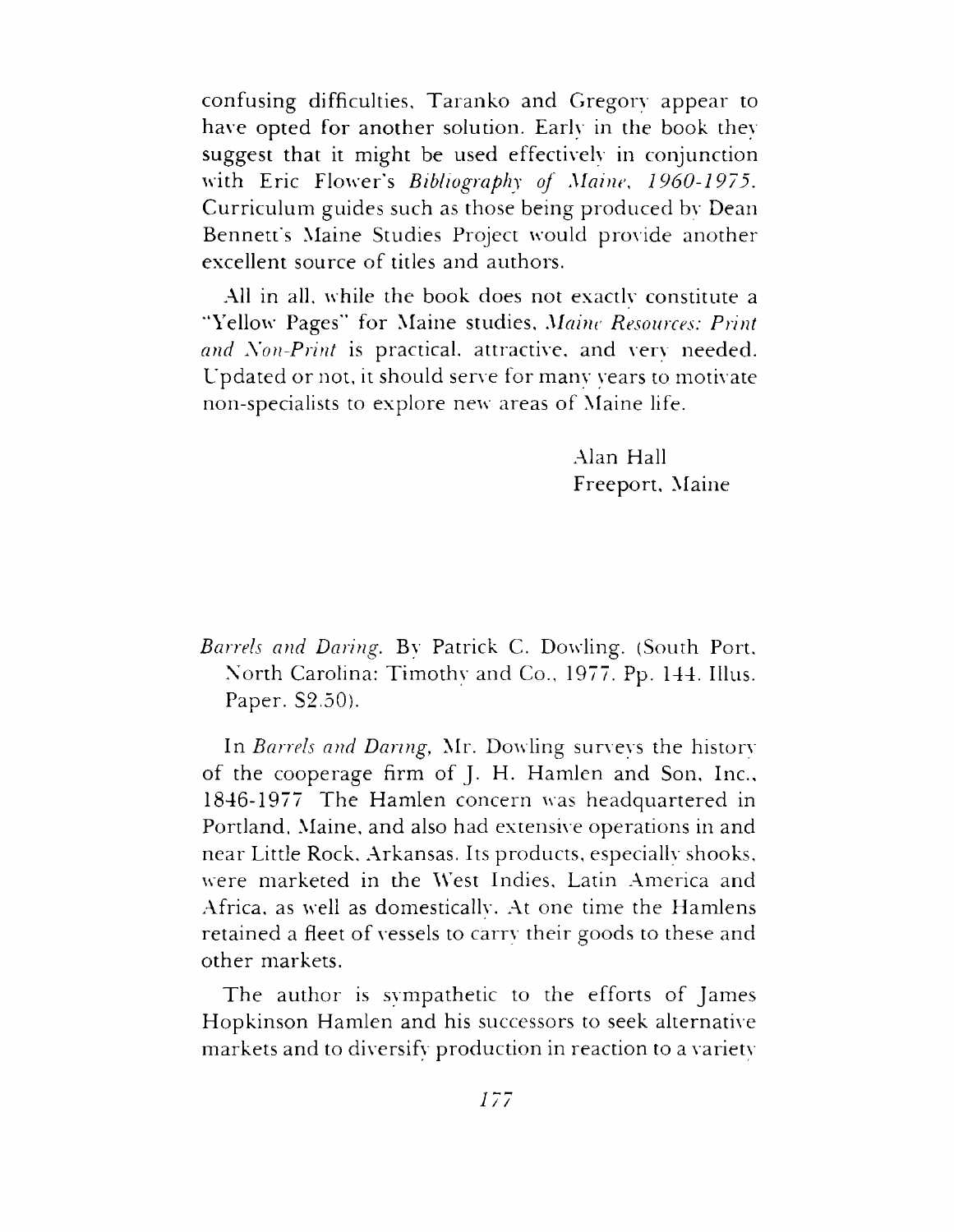of problems faced by the firm over time: tariff duties; use of bags as sugar containers; fires that destroyed the home offices and facilities in Arkansas; lack or cost of raw materials; unavailability of metal hoops during World War II; and whiskey distillers manufacturing their own barrels. Even the trend away from hardwood flooring deprived the firm 's Arkansas lum ber mill of potential sales. More recently the company turned to the production of furniture frame stock, pallets, crates and boxes, and railroad ties.

Some attention is paid to the political careers of James Clarence Hamlen, who succeeded J. H. Hamlen as head of the firm. J. C. Hamlen served as Fuel Administrator of Maine during World War I and was active in the Cumberland Shipbuilding Co. With his death in 1936 Joseph R. Hamlen and James Clarence Hamlen, Jr. took over the family's interests in the concern. J. H. Hamlen II was president of the company when the decision was reluctantly made to close the cooperage division in 1974.

While some readers may be distracted by the lengthy quotations from personal recollections, reproduction of correspondence in its entirety, abrupt shifts in topics and chronology, and a few unfortunate typographical errors, appropriate illustrations are included, and a useful glossary of cooperage terms is appended. Hopefully, other writers will be encouraged to do thorough studies of other Maine-based, family-owned firms in the future.

> Roger L. Grindle University of Maine at Fort Kent